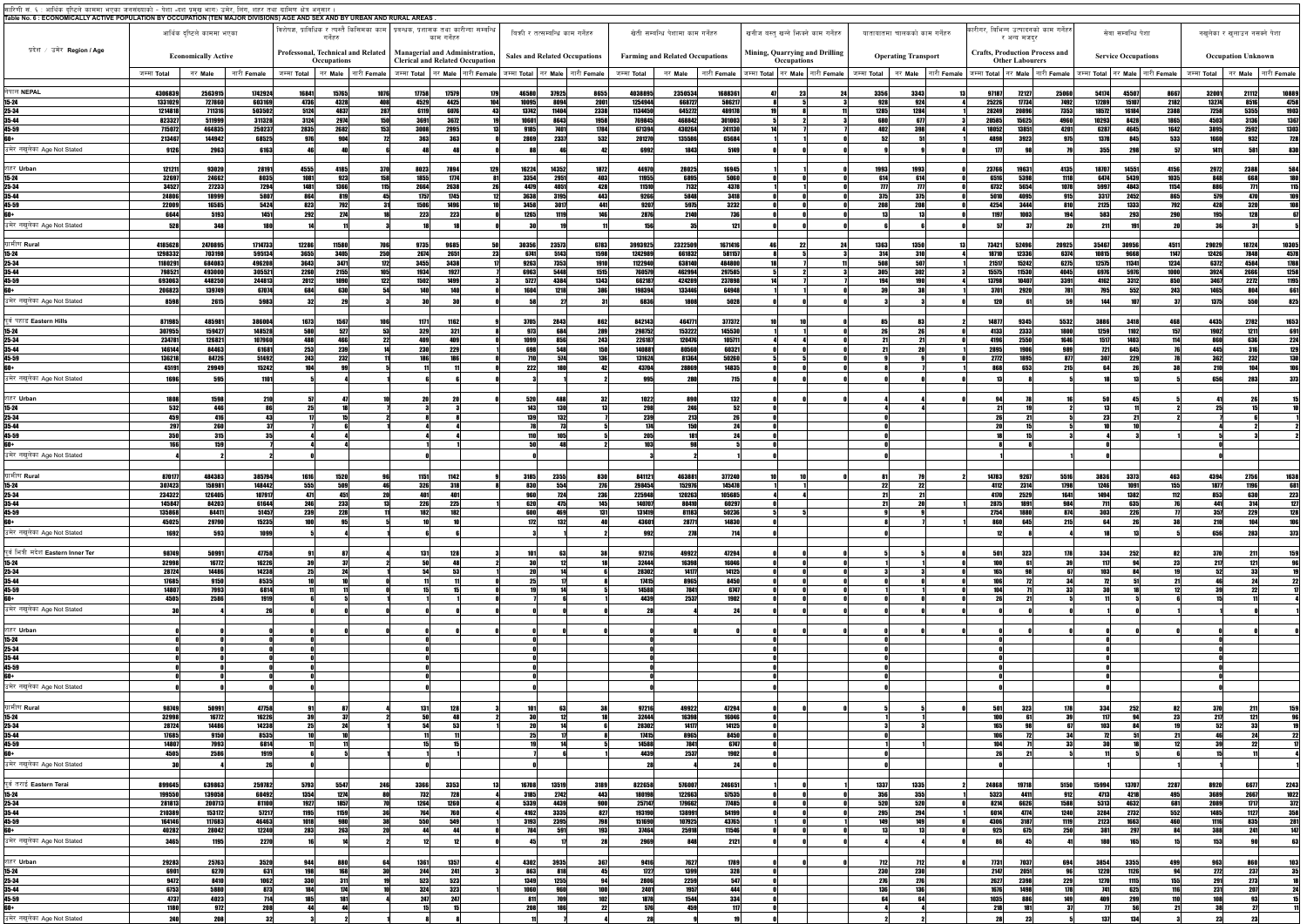| ग्रामीण <b>Rura</b> l                      | 870362           | 614100           | 256262            | 4849<br>4667                    | 182                | 2005<br>1996                 |                    | 12406              | 9584               | 2822        | 813242           | 568380           | 244862           | 625                | 623         | 17137<br>12681         | 4456                      | 12140         | 10352         | 1788                     | 7957<br>5817               | 2140                |
|--------------------------------------------|------------------|------------------|-------------------|---------------------------------|--------------------|------------------------------|--------------------|--------------------|--------------------|-------------|------------------|------------------|------------------|--------------------|-------------|------------------------|---------------------------|---------------|---------------|--------------------------|----------------------------|---------------------|
| 15-24                                      | 192649           | 132788           | 59861             | 1106<br>1156                    |                    |                              | AR <sub>1</sub>    | 2322               |                    | 398         | 178471           | 121264           | 57207            | <b>126</b>         | 125         | 3176<br>2360           | 816                       | 3493          | 3092          | 401                      | 3417<br>2430               | 98                  |
| 25-34                                      | 272341           | 192303           | 80038             | 1597<br>1546                    |                    | 741                          | 737                | 3990               | 3184               |             | 254341           | 177403           | 76938            | 244                | 244         | 5587                   | 4228<br>1359              | 4043          | 3517          | 526                      | 1798<br>1444               | 354                 |
| 35-44                                      | 203636           | 147292           | 56344             | 1011<br>985                     |                    |                              | 437                | 3102               | 2375               | וכר         | 190789           | 137034           | 53755            | 159                |             | 4338<br>3276           | 1062                      | 2543          | 2107          | 436                      | 1254                       | 334                 |
| 45-59                                      | 159409           | 113660           | 45749             | <b>799</b><br>833               |                    | 303<br>30                    |                    | 2382               |                    |             | 149812           | 106381           | 43431            |                    |             | 3271                   | 2301<br>970               | 1714          | 1364          | 350                      | 1001<br>149                | 26                  |
|                                            | 39102            | 27070            | 12032             | 239<br>219                      |                    | 29                           |                    | 576                | 105                |             | 36888            | 25459            | 11429            |                    |             | 707                    |                           | 304           | 241           | 63                       | 350<br>214                 |                     |
| उमेर नखुलेका Age Not Stated                | 3225             | 987              | 2238              |                                 |                    |                              |                    |                    |                    |             | 2941             | 839              | 2102             |                    |             |                        |                           |               |               |                          |                            |                     |
| काठमाडौं उपत्यका Kathmandu Valley          |                  | 125722           |                   | 4222                            | 319                |                              | 125                |                    |                    |             |                  |                  | 57457            |                    |             | 18487                  | 4140                      | 19324         |               |                          |                            |                     |
| 15-24                                      | 194068<br>58661  | 35339            | 68346<br>23322    | 3903<br>893<br>1004             |                    | 8613<br>8488<br>2119<br>2042 |                    | 11929<br>2532      | 10099<br>2068      | 1830        | 126958<br>40171  | 69501<br>19938   | 20233            | 1460<br><b>ДД1</b> | 1460<br>441 | 14347<br>5095          | 1308<br>3787              | 6644          | 15403<br>5627 | 3921<br>1017             | 3049<br>2516<br>651<br>542 | 533                 |
| 25-34                                      | 53246            | 34658            | 18588             | 1297<br>1200                    |                    | 2802                         | 2773               | 3105               | 2667               | 438         | 33310            | 17552            | 15758            | 569                | 569         | 4779<br>3698           | 1081                      | 6384          | 5301          | 1083                     | aan<br>895                 |                     |
| 35-44                                      | 36055            | 23672            | 12383             | 822<br>779                      |                    | 1811                         | 1801               | 2507               | 2101               |             | 22917            | 12712            | 10205            | <b>266</b>         | 266         | 3765<br>2946           | 819                       | 3406          | 2606          | 800                      | 560<br>461                 |                     |
| 45-59                                      | 35150            | 24217            | 10933             | 729<br>770I                     |                    | 1627                         | 1618               | 2715               | 2328               | 387         | 23362            | 14457            | 8905             | 170                | 170         | 3730<br>2984           |                           | 2219          | 1504          | 715                      | 550<br>4261                | 12l                 |
| ß٨.                                        | 10282            | 7610             | 2672              | 292<br><b>316</b>               |                    | 241                          | 241                | 1045               | Q17                |             | 6729             | 4765             | 1964             |                    |             | 1079                   |                           | 589           | <b>305</b>    | 284                      | 273<br>167                 |                     |
| उमेर नखुलेका Age Not Stated                | 674              | 226              | 448               |                                 |                    |                              |                    |                    |                    |             | 469              |                  | 392              |                    |             |                        |                           |               |               |                          |                            |                     |
|                                            |                  |                  |                   |                                 |                    |                              |                    |                    |                    |             |                  |                  |                  |                    |             |                        |                           |               |               |                          |                            |                     |
| शहर <b>Urban</b><br>15-24                  | 80627<br>22621   | 58265<br>15988   | 22362<br>6633     | 2978<br>3224<br>735<br>642      | 246                | 6171<br>6057<br>1466         | 1393               | 9096<br>1833       | 1550               | 1230<br>283 | 31980<br>9230    | 18114<br>4948    | 13866<br>4282    | 1197<br>364        | 1197<br>364 | 14137<br>10974<br>3871 | 3163<br>2912<br>959       | 13525<br>4866 | 10054<br>3969 | 3471<br>897              | 1296<br>1024<br>256        | -27                 |
| 25-34                                      | 21868            | 16186            | 5682              | 956<br>1036                     |                    | 1993<br>1969                 |                    | 2333               | 2056               | 277         | 7798             | 4302             | <b>3496</b>      | 475                | 475         | 3574                   | 2784                      | 4234          | 3278          | 956                      | 365                        |                     |
| 35-44                                      | 15693            | 11239            | 4454              | 597<br>628                      |                    | 1329                         | 1319               | 1920               | 1646               | 274         | 6114             | 3405             | 2709             | 216                | <b>216</b>  | 2920                   | 2249<br>671               | 2328          | 1624          | 704                      | 238<br>1831                |                     |
| 45-59                                      | 15397            | 11055            | 4342              | 559<br>583                      |                    | 1180                         | 1173               | 2125               | 1833               | 292         | 6675             | 3959             | 2716             | 135                | 135         | 2893<br>2298           | 595                       | 1558          | 915           | 643                      | <b>248</b>                 |                     |
| ĥN+                                        | 4786             | 3672             | 1114              | 233<br>217                      |                    | 193                          | 10                 | 867                |                    |             | 2044             | 1478             | 566              |                    |             | 852                    |                           | <b>AGO</b>    | 215           | 254                      | 194                        |                     |
| उमेर नखुलेका Age Not Stated                | 262              | 125              | 137               |                                 |                    |                              |                    |                    |                    |             | 119              |                  |                  |                    |             |                        |                           |               |               |                          |                            |                     |
|                                            |                  |                  |                   |                                 |                    |                              |                    |                    |                    |             |                  |                  |                  |                    |             |                        |                           |               |               |                          |                            |                     |
| ग्रामीण <b>Rural</b>                       | 113441           | 67457            | 45984             | 998<br>925                      |                    | 2442<br>2431                 |                    | 2833               | 2233               | 60          | 94978            | 51387            | 43591            | 263                | 263         | 4350<br>3373           |                           | 5799          | 5349          | 450                      | 1492<br>1753               | 26                  |
| 15-24<br>25-34                             | 36040<br>31378   | 19351<br>18472   | 16689<br>12906    | 269<br>251<br>261<br>244        |                    | 653<br>809                   | 649<br>804         | 699<br><b>772</b>  | 518<br>611         |             | 30941<br>25512   | 14990<br>13250   | 15951<br>12262   | <b>QA</b>          |             | 1224<br>1205           | 349<br>291                | 1778<br>2150  | 1658<br>2023  | 120<br>127               | 395<br>332<br>562<br>530   |                     |
| 35-44                                      | 20362            | 12433            | 7929              | 194<br>182                      |                    | 482                          | 482                | 587                | 455                |             | 16803            | 9307             |                  |                    |             | 845                    |                           | 1078          | 982           |                          | 322<br>278                 |                     |
| 45-59                                      | 19753            | 13162            | 6591              | 187<br>170                      |                    | AA7                          | 445                | 590                | 195                |             | 16687            | 10498            | 6189             |                    |             | 837                    |                           | 661           | 589           |                          | 302<br>243                 |                     |
| ß٨.                                        | 5496             | 3938             | 1558              | 93                              |                    |                              |                    | 179                | 148                |             | 4685             | 3287             | 1398             |                    |             | 227                    | 195                       | 12 N          |               |                          | 140                        |                     |
| उमेर नखुलेका Age Not Stated                | 412              | 101              | 311               |                                 |                    |                              |                    |                    |                    |             | <b>350</b>       |                  | 295              |                    |             |                        |                           |               |               |                          |                            |                     |
|                                            |                  |                  |                   |                                 |                    |                              |                    |                    |                    |             |                  |                  |                  |                    |             |                        |                           |               |               |                          |                            |                     |
| पश्चिम पहाड <b>Western Hills</b>           | 930475           | 497222           | 433253            | 1794<br>1919                    | 125                | 1234<br>1248                 |                    | 4451               | 3267               | 1184        | 899410           | 474266           | 425144           |                    |             | 13595<br>9942          | 3653                      | 3588          | 3173          | 415                      | 6190<br>3473               | 2717                |
| 15-24                                      | 310884           | 150408           | 160476            | 507<br>556                      |                    | 288                          | 284                | <b>1169</b>        | 762                | 407         | 301531           | 144073           | 157458           |                    |             | 3487                   | 2222<br>1265              | 1101          | 1006          | 95                       | 2742<br>1544               | 119                 |
| 25-34<br>35-44                             | 240226<br>162000 | 120160<br>89992  | 120066<br>72008   | 507<br>482<br>347<br>359        | 12                 | 460<br>284                   | 4551<br>282        | <b>1300</b><br>939 | IGR<br>708         | 332<br>231  | 231574<br>156337 | 113481<br>85617  | 118093<br>70720  |                    |             | 3620<br>2712           | 1005<br>659<br>2053       | 1394<br>629   | 1305<br>545   | 84                       | 1346<br>4221<br>721        | -51                 |
| 45-59                                      | 160401           | 98732            | 61669             | 339<br>364                      | 25                 | 194                          |                    | <b>768</b>         | 613                | <b>155</b>  | 155092           | 94601            | 60491            |                    |             | 2908                   | 2329<br>579               | 342           | 243           |                          | 722                        | 299<br>317          |
| ĸn.                                        | 55625            | 37561            | 18064             | 130 I<br>116                    |                    |                              |                    | 274                | 215                |             | 53879            | 36259            | 17620            |                    |             | 857                    |                           |               |               |                          | 367                        |                     |
| उमेर नखुलेका Age Not Stated                | 1339             | 369              | <b>970</b>        |                                 |                    |                              |                    |                    |                    |             | 997              | 235              |                  |                    |             |                        |                           |               |               |                          | 292                        |                     |
|                                            |                  |                  |                   |                                 |                    |                              |                    |                    |                    |             |                  |                  |                  |                    |             |                        |                           |               |               |                          |                            |                     |
| शहर Urban                                  | 3918             | 2393             | 1525              | 142                             |                    |                              |                    | 664                |                    | 137         | 1650             | 656              | 994              |                    |             | 558                    | 123                       | 339           |               |                          |                            |                     |
| 15-24                                      | 1228             | 647              | 581               |                                 |                    |                              |                    | 133                |                    |             | 535              | 173              | 362              |                    |             | 173                    |                           |               |               |                          |                            |                     |
| 25-34                                      | 1112             | 736              | 376               | 34                              |                    |                              |                    | 204                |                    |             | 418              | 151              | 267              |                    |             | 162                    |                           |               |               |                          |                            |                     |
| 35-44<br>45-59                             | 623              | 463<br>422       | 312<br><b>201</b> | 27<br>29                        |                    | <b>42</b><br>33              |                    | 177                | 123                |             | 354<br>275       | 145<br>145       | 209<br>130       |                    |             | 101                    |                           |               |               |                          |                            |                     |
| ۴N+                                        |                  |                  | 47 I              |                                 |                    |                              |                    |                    |                    |             | 63               |                  |                  |                    |             |                        |                           |               |               |                          |                            |                     |
| उमेर नखुलेका Age Not Stated                |                  |                  |                   |                                 |                    |                              |                    |                    |                    |             |                  |                  |                  |                    |             |                        |                           |               |               |                          |                            |                     |
|                                            |                  |                  |                   |                                 |                    |                              |                    |                    |                    |             |                  |                  |                  |                    |             |                        |                           |               |               |                          |                            |                     |
| ग्रामीण <b>Rura</b> l                      | 926557           | 494829           | 431728            | 1676<br>1777                    | 10 <sub>1</sub>    | 1056<br>1062                 |                    | 3787               |                    | 1047        | 897760           | 473610           | 424150           |                    |             | 13037<br>9507          | 3530                      | 3249          | 2899          | <b>350</b>               | 5814<br>3271               |                     |
| 15-24                                      | 309656           | 149761           | 159895            | 501<br>467                      |                    | 239                          | 237                | 1036               | 672                | 364         | 300996           | 143900           | 157096           |                    |             | 3314                   | 1214<br>2100              | 1019          | 945           |                          | 2542<br>1431               | $\frac{2543}{1111}$ |
| 25-34                                      | 239114           | 119424           | 119690            | 453<br>473                      |                    | 402                          | 399                | 1096               | 794                | 302         | 231156           | 113330           | 117826           |                    |             | 3458                   | 2477<br>981               | 1231          | 1157          |                          | 1274                       |                     |
| 35-44                                      | 161225           | 89529            | 71696             | 328<br><b>340</b>               |                    | 242                          | 241                | 778                | 5851               |             | 155983           | 85472            | 70511            |                    |             | 2611                   | 635<br>1976               | 578           | 510           |                          | 674                        | 275                 |
| 45-59<br>ß٨.                               | 159778<br>55457  | 98310<br>37440   | 61468<br>18017    | <b>335</b><br>312<br>126<br>114 |                    |                              |                    | 641<br>235         |                    |             | 154817<br>53816  | 94456            | 60361<br>17598   |                    |             | 2818<br>2258<br>825    | 560<br>689<br>136         | 310           | 219           |                          | 685<br>387<br>352<br>17/   | 29                  |
| उमेर नखुलेका Age Not Stated                | 1327             | 365              | 962               |                                 |                    |                              |                    |                    |                    |             | 992              | 36218<br>234     |                  |                    |             |                        |                           |               |               |                          |                            |                     |
|                                            |                  |                  |                   |                                 |                    |                              |                    |                    |                    |             |                  |                  |                  |                    |             |                        |                           |               |               |                          |                            |                     |
| सुदूर पश्चिम पहाड Far Western Hills        | 849106           | 459285           | 389821            | 1427<br>1592                    | 165                | 1168                         | 1161               | 2399               | 1760               | 639         | 819819           | 438518           | 381301           |                    |             | 11363<br>16423         | 5060                      | 2355          | 2152          | 5306<br>203              | 2861                       | 2445                |
| 15-24                                      | 289858           | 146352           | 143506            | 623<br>565                      |                    | 388                          | 386                | 582                |                    |             | 279903           | 139716           | 140187           |                    |             | 4924                   | 1877<br>3047              | 937           | <b>RAR</b>    |                          | 2491<br>1384               | 1107                |
| 25-34                                      | 232810           | 120770           | 112040            | 379<br>425                      |                    |                              | 397                | 703                | 533                |             | 224646           | 114919           | 109727           |                    |             | 4680                   | 3108<br>1572              |               | 830           |                          | 1061<br>592                |                     |
| 35-44                                      | 153957           | 84502            | 69455             | 200<br>234                      |                    | 229                          | 228                | 528                |                    |             | 148656           | 80627            | 68029            |                    |             | 3227                   | 2312<br>915               |               | 341           |                          | 380 l                      | 320                 |
| 45-59                                      | 134381           | 82083            | 52298             | 229                             |                    | 135                          |                    |                    | 336                |             | 129914           | 78668            | 51246            |                    |             | 2856<br>2259           | 597<br>63                 |               |               |                          |                            |                     |
| उमेर नखुलेका Age Not Stated                | 37590<br>510     | 25413<br>165     | 12177             |                                 |                    |                              |                    |                    |                    |             | 36424            | 24505            | 11919<br>193     |                    |             | 732                    |                           |               |               |                          |                            |                     |
|                                            |                  |                  | 345               |                                 |                    |                              |                    |                    |                    |             | 276              |                  |                  |                    |             |                        |                           |               |               |                          |                            |                     |
| शहर Urban                                  |                  |                  |                   |                                 |                    |                              |                    |                    |                    |             |                  |                  |                  |                    |             |                        |                           |               |               |                          |                            |                     |
| 15-24                                      |                  |                  |                   |                                 |                    |                              |                    |                    |                    |             |                  |                  |                  |                    |             |                        |                           |               |               |                          |                            |                     |
| 25-34                                      |                  |                  |                   |                                 |                    |                              |                    |                    |                    |             |                  |                  |                  |                    |             |                        |                           |               |               |                          |                            |                     |
| 35-44                                      |                  |                  |                   |                                 |                    |                              |                    |                    |                    |             |                  |                  |                  |                    |             |                        |                           |               |               |                          |                            |                     |
| 45-59<br>ß٨.                               |                  |                  |                   |                                 |                    |                              |                    |                    |                    |             |                  |                  |                  |                    |             |                        |                           |               |               |                          |                            |                     |
| उमेर नखुलेका Age Not Stated                |                  |                  |                   |                                 |                    |                              |                    |                    |                    |             |                  |                  |                  |                    |             |                        |                           |               |               |                          |                            |                     |
|                                            |                  |                  |                   |                                 |                    |                              |                    |                    |                    |             |                  |                  |                  |                    |             |                        |                           |               |               |                          |                            |                     |
| ग्रामीण <b>Rural</b>                       |                  |                  |                   |                                 |                    |                              |                    |                    |                    |             |                  |                  |                  |                    |             |                        |                           |               |               |                          |                            |                     |
| 15-24                                      | 849106<br>289858 | 459285<br>146352 | 389821<br>143506  | 1592<br>1427<br>565<br>623      | <b>165</b><br>58 L | 1168<br>388                  | <b>1161</b><br>386 | 2399<br>582        | 1760<br><b>396</b> | 639         | 819819<br>279903 | 438518<br>139716 | 381301<br>140187 | -431               |             | 16423<br>11363<br>4924 | 5060<br>1877<br>3047      | 2355<br>937   | 2152<br>848   | 5306<br>203<br><b>RG</b> | 2861<br>2491<br>1384       | 2445<br>1107        |
| 25-34                                      | 232810           | 120770           | 112040            | 379<br>425                      |                    | 401                          | 397                | 703                | 533                |             | 224646           | 114919           | 109727           |                    |             | 4680                   | 1572<br>3108              | 8771          | 830           |                          | 1066<br>592                | 47                  |
| 35-44                                      | 153957           | 84502            | 69455             | 234<br>200                      | 34                 | 229                          | 228                | 528                | 4061               | 122         | 148656           | 80627            | 68029            |                    |             | 3227                   | 2312<br>915               | 375           | 341           | -34                      | 380                        | 320                 |
| 45-59                                      | 134381           | 82083            | 52298             | 229<br>206                      |                    | 135                          | 135                | 460                | 336                |             | 129914           | 78668            | 51246            |                    |             | 2856<br>2259           | 597                       | 143           | 117           |                          | 350<br>631                 | 28                  |
| 60+                                        | 37590            | 25413            | 12177             | 73                              |                    |                              |                    |                    |                    |             | 36424            | 24505            | 11919            |                    |             | 732                    | 634                       |               |               |                          |                            |                     |
| उमेर नखुलेका Age Not Stated                | -510             | 165              | 345               |                                 |                    |                              |                    |                    |                    |             | <b>276</b>       |                  | 193              |                    |             |                        |                           |               |               |                          |                            | 15                  |
|                                            |                  |                  |                   |                                 |                    |                              |                    |                    |                    |             |                  |                  |                  |                    |             |                        |                           |               |               |                          |                            |                     |
| मध्य भित्री मधेश Central Inner Te<br>15-24 | 120857<br>41348  | 69500<br>21787   | 51357<br>19561    | 217<br>188<br>56                |                    | 349<br>93                    | 346                | 924<br>249         | 193                |             | 115125<br>39389  | 64806<br>20258   | 50319<br>19131   | 121<br>-33         | 115         | 1983<br>604            | 1673<br><b>310</b><br>505 | 1114<br>385   | 948<br>325    | 60                       | 1022<br>6761<br>326<br>515 | 346                 |
| 25-34                                      | 36239            | 20470            | 15769             | 59                              | 55                 | 123                          | 123                | 273                | 215                |             | 34428            | 18959            | 15469            |                    |             | 636                    | 522                       | 432           | 379           | 53                       | <b>240</b><br>170          |                     |
| 35-44                                      | 20907            | 12678            | 8229              |                                 |                    |                              |                    | 204                | 167                |             | 19935            | 11860            | 8075             |                    |             | 346                    |                           |               | 149           |                          |                            |                     |
| 45-59                                      | 17284            | 11302            | 5982              | 23                              |                    |                              |                    |                    | 139                |             | 16502            | 10635            | 5867             |                    |             | 315                    | 27A                       |               | 83            |                          |                            |                     |
| 60+                                        | 4794             | 3162             | 1632              |                                 |                    |                              |                    |                    |                    |             | 4625             | 3017             | 1608             |                    |             |                        |                           |               |               |                          |                            |                     |
| उमेर नखुलेका Age Not Stated                | 285              |                  | 184               |                                 |                    |                              |                    |                    |                    |             | 246              |                  |                  |                    |             |                        |                           |               |               |                          |                            |                     |
|                                            |                  |                  |                   |                                 |                    |                              |                    |                    |                    |             |                  |                  |                  |                    |             |                        |                           |               |               |                          |                            |                     |
| शहर Urban                                  |                  |                  |                   |                                 |                    |                              |                    |                    |                    |             |                  |                  |                  |                    |             |                        |                           |               |               |                          |                            |                     |
| 15-24<br>25-34                             |                  |                  |                   |                                 |                    |                              |                    |                    |                    |             |                  |                  |                  |                    |             |                        |                           |               |               |                          |                            |                     |
| 35-44                                      |                  |                  |                   |                                 |                    |                              |                    |                    |                    |             |                  |                  |                  |                    |             |                        |                           |               |               |                          |                            |                     |
| 45-59                                      |                  |                  |                   |                                 |                    |                              |                    |                    |                    |             |                  |                  |                  |                    |             |                        |                           |               |               |                          |                            |                     |
| 60+                                        |                  |                  |                   |                                 |                    |                              |                    |                    |                    |             |                  |                  |                  |                    |             |                        |                           |               |               |                          |                            |                     |
|                                            |                  |                  |                   |                                 |                    |                              |                    |                    |                    |             |                  |                  |                  |                    |             |                        |                           |               |               |                          |                            |                     |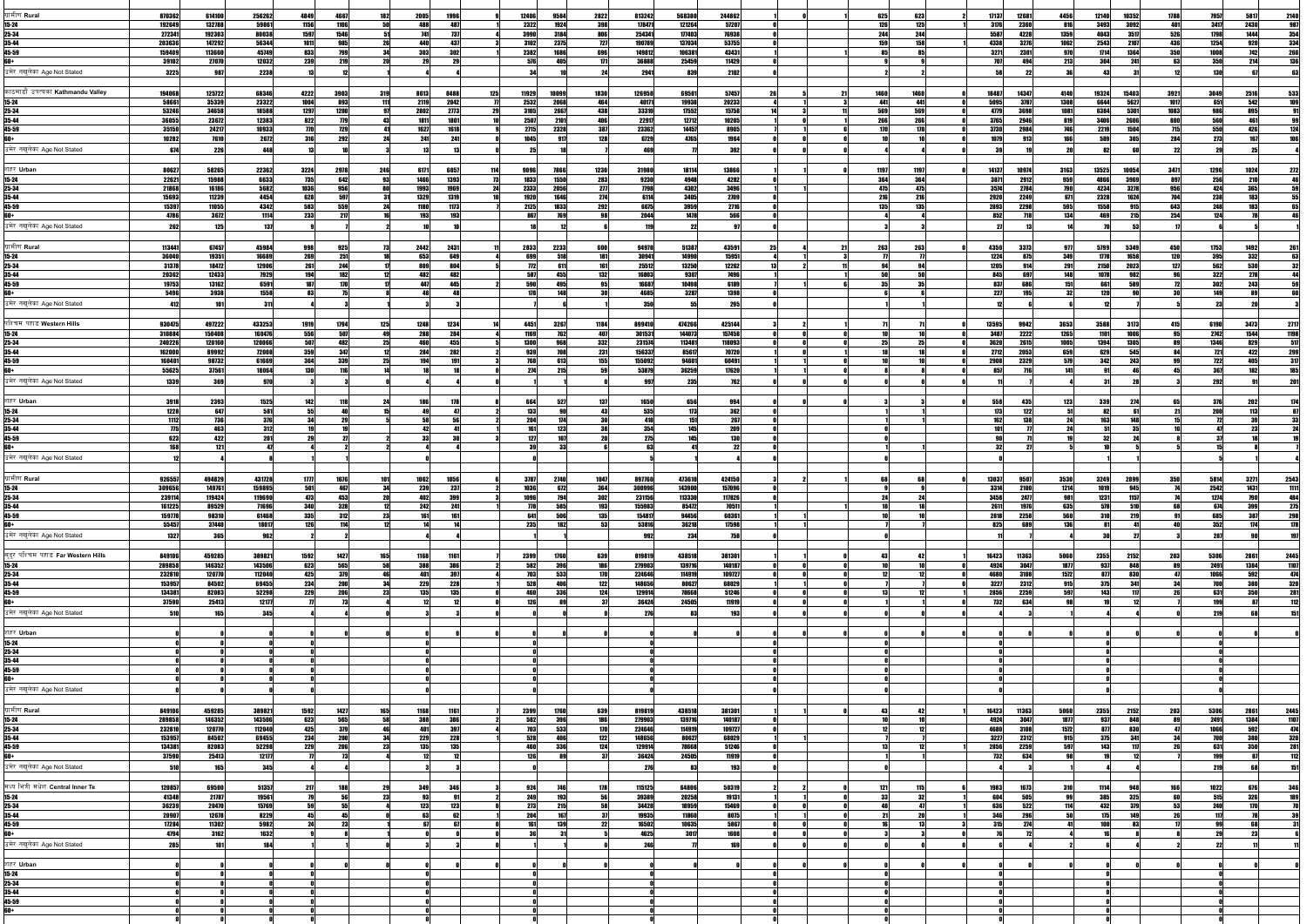| उमेर नखुलेका Age Not Stated               |                |                        |                |                          |    |            |            |                                       |           |                |                |                                                           |     |            |                               |            |                   |                    |            |                   |            |     |
|-------------------------------------------|----------------|------------------------|----------------|--------------------------|----|------------|------------|---------------------------------------|-----------|----------------|----------------|-----------------------------------------------------------|-----|------------|-------------------------------|------------|-------------------|--------------------|------------|-------------------|------------|-----|
| ग्रामीण <b>Rura</b> l                     | 120857         | 69500                  | 51357          | 217<br>188               |    | 349        |            | 924                                   | 178       | 115125         | 64806          | 50319                                                     |     | 121<br>115 | 1983<br>1673                  | 310        | 1114              | 948                | 166        | 1022              | 676        | 34  |
| 15-24                                     | 41348          | 21787                  | 19561          | 56                       | 23 | 93         |            | 249<br>193                            | 56        | 39389          | 20258          | 19131                                                     |     | -33<br>32  | 604<br>505                    |            | 385               | <b>325</b>         | 60         | 515               | <b>326</b> |     |
| 25-34<br>35-44                            | 36239<br>20907 | 20470<br>12678         | 15769<br>8229  | 55<br>45<br>45           |    | 123<br>63  | 12         | 273<br>204                            |           | 34428<br>19935 | 18959<br>11860 | 15469<br>8075                                             |     |            | 636<br>522<br>346<br>296      |            | 432<br>175        | 370                | 53         | 240<br>117        |            |     |
| 45-59                                     | 17284          | 11302                  | 5982           | 2 <sub>4</sub><br>23     |    | 67         |            | <b>161</b><br>130                     |           | 16502          | 10635          | 5867                                                      |     |            | 315<br>274                    |            | 100L              |                    |            | ΩO                | 68         |     |
| ß٨.                                       | 4794           | 3162                   | 1632           |                          |    |            |            |                                       |           | 4625           | 3017           | 1608                                                      |     |            |                               |            |                   |                    |            | -291              |            |     |
| उमेर नखुलेका Age Not Stated               | 285            |                        | 184            |                          |    |            |            |                                       |           | 246            |                | 160                                                       |     |            |                               |            |                   |                    |            |                   |            |     |
| पश्चिम भित्री मधेश <b>Western Inner T</b> | 33814          | 26132                  | 7682           | 1051                     |    | 119        |            | 648                                   | -81       | 31140          | 23920          | 7220                                                      |     |            | 816                           | 106        | 524               | 43!                |            | 4541              | 2731       |     |
| 15-24                                     | 11916          | 8258                   | 3658           | ДЯ                       |    |            |            | 151                                   |           | 10994          | 7541           | 3453                                                      |     |            | 246<br>201                    | 45         | 240<br>152        | 205<br>132         |            | 203               |            |     |
| 25-34<br>35-44                            | 10299<br>6329  | 8091<br>5241           | 2208<br>1088   | 26<br>25                 |    |            |            | 203<br>144                            |           | 9490<br>5843   | 7395<br>4821   | 2095<br>1022                                              |     |            | 272<br>238<br>155<br>143      |            | 83                |                    |            |                   |            |     |
| 45-59                                     | 4417           | 3766                   | 651            |                          |    |            |            | 110                                   |           | 4052           | 3463           | 589                                                       |     |            | 116<br>103                    |            | 43                |                    |            |                   |            |     |
| ß٨.<br>उमेर नखुलेका Age Not Stated        | 827            | 765                    | 62 I           |                          |    |            |            |                                       |           | 754 l          | 697            | -57                                                       |     |            |                               |            |                   |                    |            |                   |            |     |
|                                           |                |                        |                |                          |    |            |            |                                       |           |                |                |                                                           |     |            |                               |            |                   |                    |            |                   |            |     |
| शहर Urban                                 |                |                        |                |                          |    |            |            |                                       |           |                |                |                                                           |     |            |                               |            |                   |                    |            |                   |            |     |
| 15-24<br>25-34                            |                |                        |                |                          |    |            |            |                                       |           |                |                |                                                           |     |            |                               |            |                   |                    |            |                   |            |     |
| 35-44                                     |                |                        |                |                          |    |            |            |                                       |           |                |                |                                                           |     |            |                               |            |                   |                    |            |                   |            |     |
| 45-59                                     |                |                        |                |                          |    |            |            |                                       |           |                |                |                                                           |     |            |                               |            |                   |                    |            |                   |            |     |
| £ĥâ<br>उमेर नखुलेका Age Not Stated        |                |                        |                |                          |    |            |            |                                       |           |                |                |                                                           |     |            |                               |            |                   |                    |            |                   |            |     |
|                                           |                |                        |                |                          |    |            |            |                                       |           |                |                |                                                           |     |            |                               |            |                   |                    |            |                   |            |     |
| ग्रामीण <b>Rura</b> l                     | 33814          | 26132                  | 7682           | 105                      |    | 119        |            | 648<br>567                            | -81       | 31140          | 23920          | 7220                                                      |     |            | 816<br>710                    | 106        | 524               | 435                | 89         | 454               | 273        |     |
| 15-24<br>25-34                            | 11916<br>10299 | 8258<br>8091           | 3658<br>2208   | A8<br>25                 |    |            |            | 151<br>203                            | 35        | 10994<br>9490  | 7541<br>7395   | 3453<br>2095                                              |     |            | 246<br>201<br>272<br>238      | 45         | <b>240</b><br>152 | 205<br>132         |            | 203               | 115        |     |
| 35-44                                     | 6329           | 5241                   | 1088           | 21                       |    |            |            | 144                                   |           | 5843           | 4821           | 1022                                                      |     |            | 155<br>143                    |            | 93                |                    |            |                   |            |     |
| 45-59                                     | 4417           | <b>3766</b>            | 651            |                          |    |            |            | 110                                   |           | 4052           | 3463           | 589<br>57                                                 |     |            | 116<br>109                    |            | л.                |                    |            |                   |            |     |
| उमेर नखुलेका Age Not Stated               | 827            | 765                    | 62             |                          |    |            |            |                                       |           | 754            | 697            |                                                           |     |            |                               |            |                   |                    |            |                   |            |     |
|                                           |                |                        |                |                          |    |            |            |                                       |           |                |                |                                                           |     |            |                               |            |                   |                    |            |                   |            |     |
| पश्चिम तराई <b>Western Terai</b>          | 188484         | 126793                 | 61691          | 806<br>769               |    | 998        |            | 3262<br>2821                          | 441       | 175501         | 115561         | 59940                                                     | 106 | 105        | 3060<br>2692                  | 368        | 3896              | 3235               | 661        | 851               | 610        | 24  |
| 15-24<br>25-34                            | 45292<br>59466 | 29608<br>39796         | 15684<br>19670 | 313<br>299<br>237<br>227 |    | 297<br>364 | 296<br>364 | 687<br>622<br>995<br>877              | 65<br>118 | 42060<br>55352 | 26697<br>36120 | 15363<br>19232                                            |     |            | 737<br>685<br>961<br>860      | 52<br>101  | lnap<br>1311      | 833<br>1138        | 127<br>173 | 212<br>197        | 161        |     |
| 35-44                                     | 43286          | 29845                  | 13441          | 119<br>115               |    | 169        | 169        | 767<br>652                            | 115       | 40418          | 27421          | 12997                                                     |     |            | 730<br>615                    | 115        | 901               | <b>729</b>         | 172        | 1651              | 128        |     |
| 45-59<br>ß٨.                              | 29877          | 20799                  | 9078           | 99<br>92                 |    | 138        | 138        | 613<br>513<br>190 <sub>1</sub><br>150 |           | 27789          | 19086          | 8703                                                      |     |            | 489<br>420                    | 69         | 581               | <b>435</b>         | 146        | 152               |            |     |
| उमेर नखुलेका Age Not Stated               | 9829<br>734    | 6552<br>193            | 3277<br>541    | 33<br>35                 |    | 23         |            |                                       |           | 9209<br>673    | 6084<br>153    | 3125<br>520                                               |     |            | 132<br>105                    | 27         | 123               |                    |            | 115               |            |     |
|                                           |                |                        |                |                          |    |            |            |                                       |           |                |                |                                                           |     |            |                               |            |                   |                    |            |                   |            |     |
| शहर Urban                                 |                |                        |                |                          |    |            |            |                                       |           |                |                |                                                           |     |            |                               |            |                   |                    |            |                   |            |     |
| 15-24<br>25-34                            |                |                        |                |                          |    |            |            |                                       |           |                |                |                                                           |     |            |                               |            |                   |                    |            |                   |            |     |
| 35-44                                     |                |                        |                |                          |    |            |            |                                       |           |                |                |                                                           |     |            |                               |            |                   |                    |            |                   |            |     |
| 45-59<br>ß٨.                              |                |                        |                |                          |    |            |            |                                       |           |                |                |                                                           |     |            |                               |            |                   |                    |            |                   |            |     |
| उमेर नखुलेका Age Not Stated               |                |                        |                |                          |    |            |            |                                       |           |                |                |                                                           |     |            |                               |            |                   |                    |            |                   |            |     |
|                                           |                |                        |                |                          |    |            |            |                                       |           |                |                |                                                           |     |            |                               |            |                   |                    |            |                   |            |     |
| ग्रामीण <b>Rural</b>                      | 188484         | 126793                 | 61691          | 806                      |    | 998        |            | 3262<br>2821                          | 441       | 175501         | 115561         | 59940                                                     | 10  | 105        | 3060 <br>2692                 | <b>368</b> | 3896              | 3235               | 661        | 851               | 610        |     |
| 15-24<br>25-34                            | 45292<br>59466 | 29608<br>39796         | 15684<br>19670 | 313<br>299<br>237<br>227 |    | 297<br>364 | 296<br>364 | 687<br>622<br>995<br>877              | 65<br>118 | 42060<br>55352 | 26697<br>36120 | 15363<br>19232                                            |     |            | 737<br>685<br>961<br>860      | 101        | 960<br>1311       | 833<br><b>1138</b> | 127<br>173 | 212<br>197        |            |     |
| 35-44                                     | 43286          | 29845                  | 13441          | 119<br>115               |    | 169        |            | 767<br>652                            |           | 40418          | 27421          | 12997                                                     |     |            | 730<br>615                    | 115        |                   |                    | 172        | 1651              | 128        |     |
| 45-59<br>۴N+                              | 29877<br>9829  | 20799<br>6552          | 9078<br>3277   | 92<br>33<br>35           |    | 138<br>23  | 138        | 613<br>513<br>190<br>150              |           | 27789<br>9209  | 19086<br>6084  | $\begin{array}{r} \hline 8703 \\ \hline 3125 \end{array}$ |     |            | 489<br>420<br>132<br>105      | 27         | 581<br>123        | 435                | 146        | 152<br><b>115</b> |            |     |
| उमेर नखुलेका Age Not Stated               | 734            | 193                    | 541            |                          |    |            |            |                                       |           | 673            | 153            | 520                                                       |     |            |                               |            |                   |                    |            |                   |            |     |
|                                           |                |                        |                |                          |    |            |            |                                       |           |                |                |                                                           |     |            |                               |            |                   |                    |            |                   |            |     |
| सुदूर पश्चिम तराई Far Western Tera        | 119656         | 82426                  | 37230          | 383<br>423               |    | 595        | 107        | 2453<br><b>2240</b>                   | 213       | 108925         | 73262          | 35663                                                     |     | 120<br>110 | 2577<br>2014                  | 563        | 3159              | 2784               | 375        | 1404              | 1033       |     |
| 15-24<br>25-34                            | 32567<br>37214 | 20851<br>25351         | 11716<br>11863 | 140<br>124<br>133<br>122 |    | 201<br>194 | 10/        | 537<br>499<br>705<br>654              |           | 29502<br>34014 | 18221<br>22531 | 11281<br>11483                                            |     | 25<br>-97  | 577<br>482<br>726<br>581      | 95<br>145  | 933<br>1089       | 849<br>QRN         | 109        | 652<br>316        | 455<br>252 |     |
| 35-44                                     | 26575          | 19284                  | 7291           | 66<br>60                 |    | 111        |            | 627<br>578                            |           | 24253          | 17268          | 6985                                                      |     |            | 508<br>635                    | 127        | 647               | 565                |            | <b>202</b>        | 160        |     |
| 45-59<br>fin                              | 18391<br>4542  | 13534<br>3302          | 4857<br>1240   | <b>GR</b><br>62          |    |            |            | 427<br>379<br>154<br>129              |           | 16781<br>4043  | 12224<br>2935  | 4557<br>1108                                              |     |            | 456<br>329<br>176<br>1091     | 127<br>67  | 399<br>ΩN         | <b>326</b>         |            | 167<br>551        | 121        |     |
| उमेर नखुलेका Age Not Stated               | 367            | 104                    | 263            |                          |    |            |            |                                       |           | 332            | 83             | 249                                                       |     |            |                               |            |                   |                    |            |                   |            |     |
|                                           |                |                        |                |                          |    |            |            |                                       |           |                |                |                                                           |     |            |                               |            |                   |                    |            |                   |            |     |
| शहर Urban                                 | 5575           | 5001                   | 574            | 1621<br>1881             |    | 285        | 28.        | 1642<br>1536                          | 106       | 902<br>165     | <b>738</b>     | 164                                                       |     |            | 1246<br>1107                  | 139        | 939               | 82<br>272          | 1161       | 296               | 2761<br>03 |     |
| 15-24<br>25-34                            | 1415<br>1616   | $\boxed{1311}$<br>1485 | 104<br>131     | 55<br>55<br>64           |    |            |            | 382<br>363<br>454<br>434              |           | 249            | 129<br>207     | 36<br>42                                                  |     |            | 304<br>294<br>343<br>313      |            | 293<br>307        | 281                |            |                   |            |     |
| 35-44                                     | 1288           | 1157                   | 131            | 23<br>26                 |    | 58         | 58         | 419<br>393                            |           | <b>223</b>     | 191            | 32                                                        |     |            | 293<br>256                    | -37        | 187               | 158                |            | 50                | 55         |     |
| 45-59                                     | 902<br>344     | <b>770</b><br>269      | 132            |                          |    |            |            | 285<br>2631<br>101                    |           | 174            |                |                                                           |     |            | 218<br>174                    |            | 122               |                    |            |                   |            |     |
| उमेर नखुलेका Age Not Stated               |                |                        |                |                          |    |            |            |                                       |           |                |                |                                                           |     |            |                               |            |                   |                    |            |                   |            |     |
|                                           |                |                        |                |                          |    |            |            |                                       |           |                |                |                                                           |     |            |                               |            |                   |                    |            |                   |            |     |
| ग्रामीण <b>Rural</b>                      | 114081         | 77425                  | 36656          | 235<br>221               |    | <b>310</b> | 309        | 811                                   | 107       | 108023         | 72524          | 35499                                                     |     |            | 1331                          | 424        | 2220              | 1961               | 259        | 1108              | 7571       | 351 |
| 15-24<br>25-34                            | 31152<br>35598 | 19540<br>23866         | 11612<br>11732 | 69<br>721<br>-67         |    | 108<br>112 | 107<br>112 | 155<br>136<br>251<br>220              |           | 29337<br>33765 | 18092<br>22324 | 11245<br>11441                                            |     |            | 273<br>188<br>383<br>268      | 85<br>115  | 640<br>782        | 577<br>699         | 63         | 557<br>224        | 362<br>164 | 195 |
| 35-44                                     | 25287          | 18127                  | 7160           |                          |    | 53         | 53         | 208<br>185                            |           | 24030          | 17077          | 6953                                                      |     |            | 342<br>252                    |            | 460               | 407                | -52        | 143               | 105        |     |
| 45-59<br>60+                              | 17489<br>4198  | 12764<br>3033          | 4725<br>1165   |                          |    | 35         | - 35       | 142<br>53                             |           | 16607<br>3953  | 12078<br>2871  | 4529<br>1082                                              |     |            | 238<br>155<br>89<br><b>AO</b> | 83         | 277<br>53         | 234<br>30          |            | 137<br>37         | 98<br>25   |     |
| उमेर नखुलेका Age Not Stated               | 357            |                        | 262            |                          |    |            |            |                                       |           | 331            |                | 249                                                       |     |            |                               |            |                   |                    |            |                   |            |     |